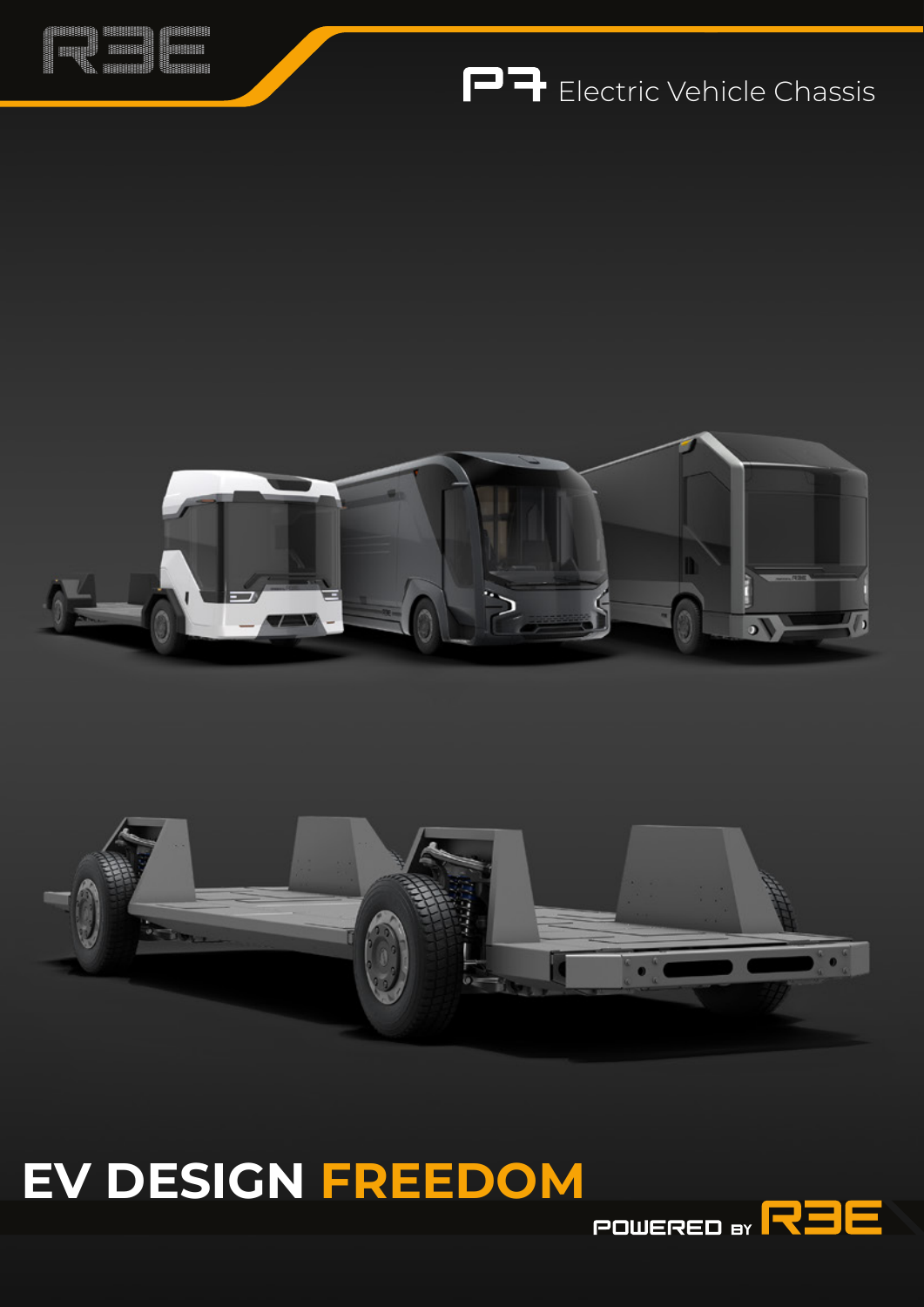#### **ABOUT**

REE Automotive (NASDAQ: REE) is an automotive technology leader and provider of electric vehicle platforms. We develop ultra-modular, electric vehicle (EV) platforms geared to serve as the basis for electric and autonomous vehicles. The company has strategic partnerships with leading automotive companies including Toyota's Hino Motors, JB Poindexter and Magna International.



 $\sqrt{16}$  REE's mission is to empower companies to build any size or shape of electric or autonomous vehicle, from vehicle class 1 to 6.  $\Pi$ 

#### **THE P7 EV CHASSIS**

REE's P7 chassis is built on top of four REECorners™, REE's disruptive technology which packs critical vehicle components into the area between the chassis and the wheel.

This enables a fully flat chassis end-to-end with up to to 35% more interior space than comparable EVs.

P7's low floor and step-in heights enable highest volumetric efficiency with greatest room for cargo, passengers and batteries, as well as ideal ergonomics. Vehicles based on REE's P7 EV chassis are autonomous-ready and can be powered by batteries or fuel cells.



### **P7 EV CHASSIS HIGHLIGHTS**



**FREEDOM OF DESIGN**

From RVs to Delivery & Mobility-as-a-Service EVs



**MANEUVERABILITY**

All-wheel steer & bi-directional functionality for optimal maneuverability

**LOWEST TCO**

Fast REEcorner™ swap technology, over-the-air software updates and preventative maintenance AI



**LOW CHASSIS**

Low chassis & REEcorner™ tech for lowest center of gravity & step-in-height



**TURNING RADIUS**

Minimum turning radius enables an enhanced user experience



**OPTIMAL DYNAMICS**

Minimal unsprung mass for optimal dynamics and durability



#### **SINGLE WHEEL X-BY-WIRE**

Drive, steer and brake technology that delivers unparalleled safety and control



**INTERIOR SPACE**

Greatest interior space on smallest footprint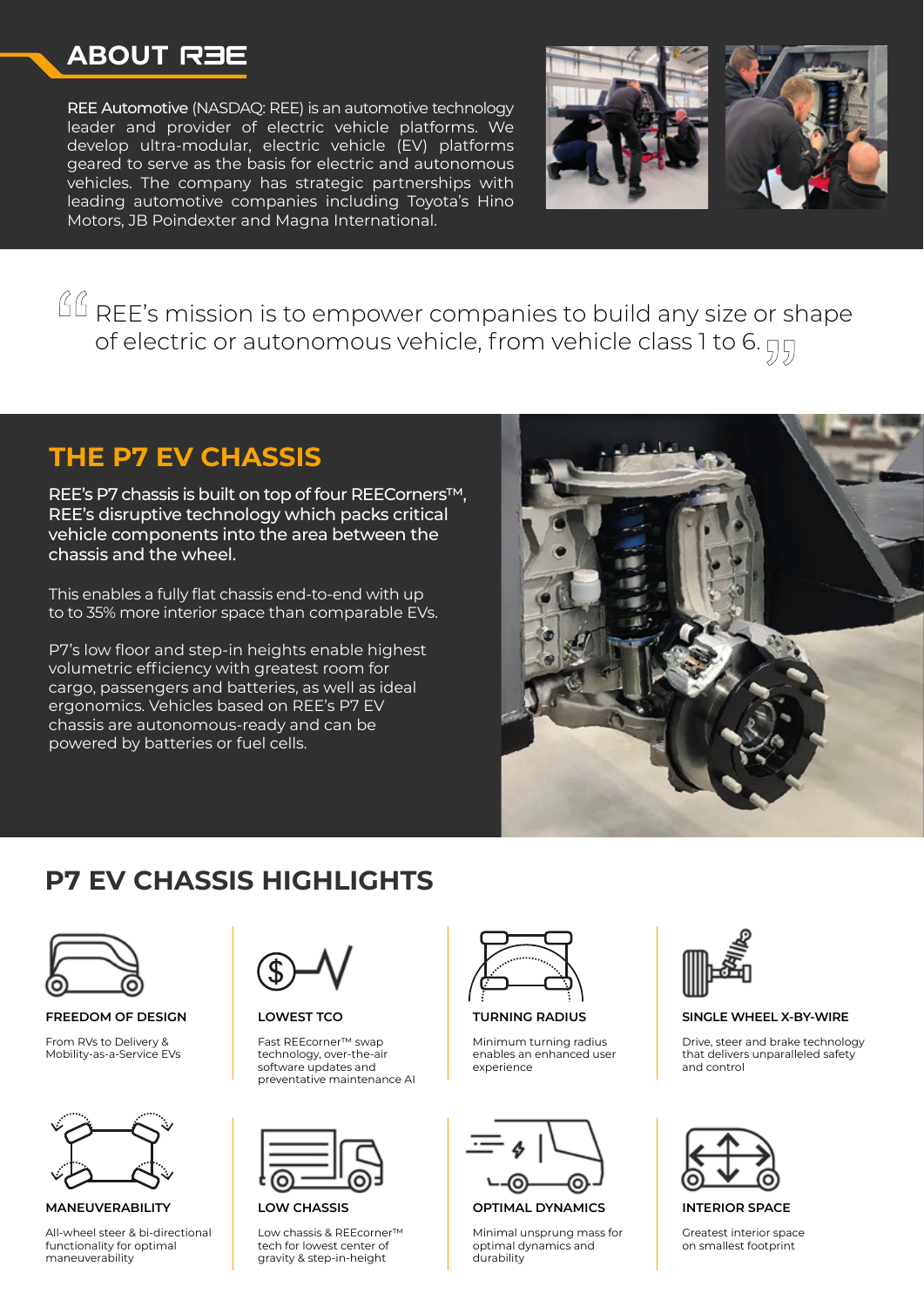### **UNLIMITED DESIGN FREEDOM**

P7 gives truck fleet operators and upfitters virtually unlimited freedom to design vehicles based on their exact requirements and commercial needs. Auto manufacturers and OEMs can build any cabin design on top of the REE chassis, and REE also collaborates with world-leading companies to provide full turnkey EVs, enabling fastest-time to market.



### **P7 EV CHASSIS APPLICATIONS**



#### **Stripped Chassis and Cab Chassis**

Upfitters and other manufacturers requiring full design freedom can leverage REE's stripped chassis or chassis cabs for maximum dimensional flexibility to fulfill their specialty equipment needs.

#### **Full Electric Vehicles**

For fleet owners requiring turnkey electric vehicles, REE can deliver mission-specific designs by collaborating with its global network of leading automotive partners.